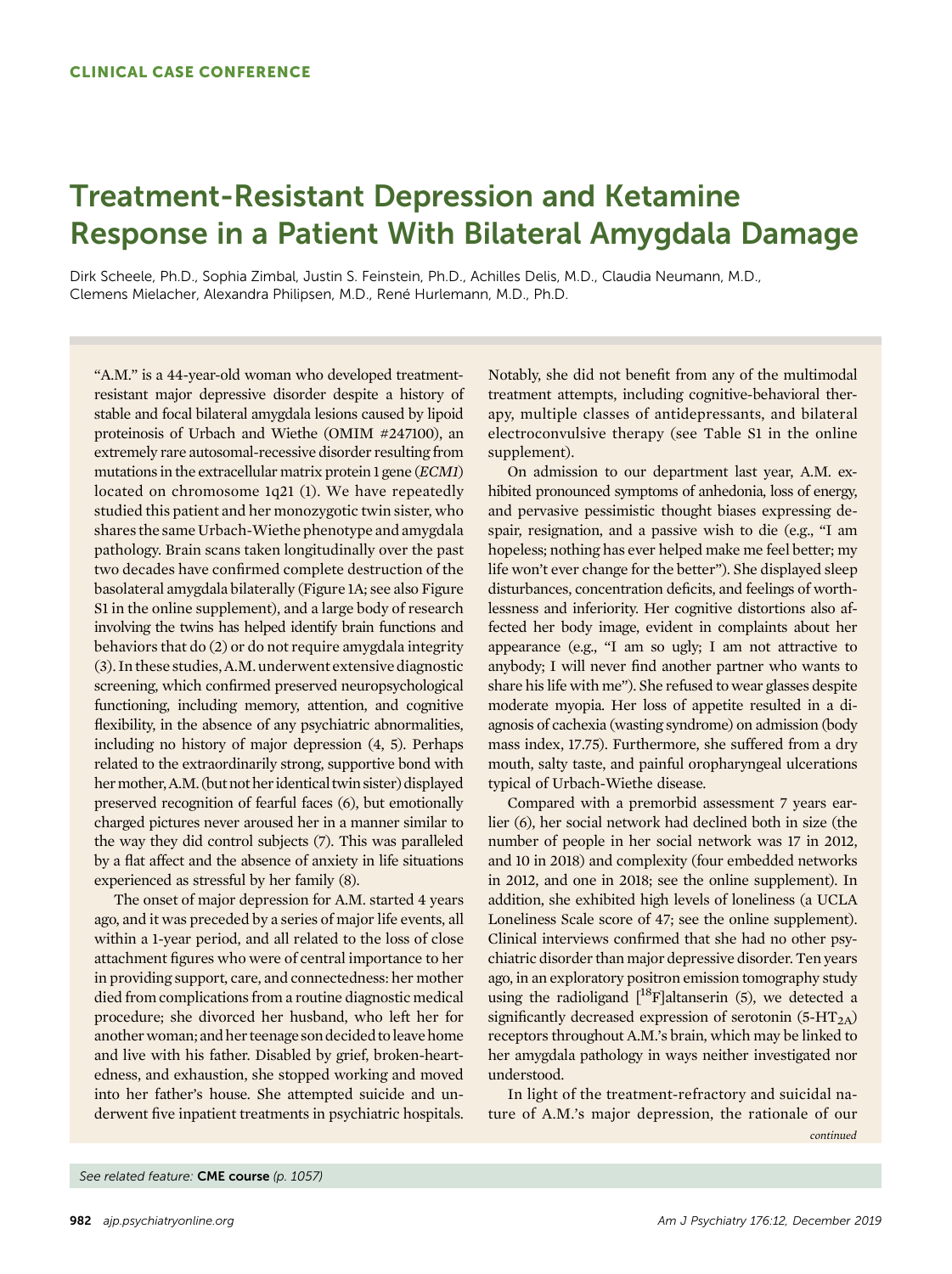therapeutic strategy was rooted in the assumption that her condition may be nonresponsive to serotonin-based therapies and may instead benefit from intravenous ketamine, which has shown transient efficacy for treatment-resistant symptoms in suicidal depression (9). Given associations that have been identified between major depression and dysfunction in large-scale brain networks (see the main text, below), we also decided to probe the effects of ketamine on the default mode network (DMN), salience network (SAN), and frontoparietal network (FPN) in the patient by collecting a series of resting-state functional MRI (rsfMRI) scans before and after her transient recovery from depression.

Four days after the patient was admitted to our hospital, intravenous ketamine (0.5 mg/kg) was administered over 40 minutes. The patient underwent rsfMRI scanning at baseline on admission as well as 200 minutes, 1 day, and 7 days after ketamine infusion. The rsfMRI data were compared with 12 sex- and age-matched inpatients with major depression who underwent scanning only once, at baseline; a voxel-based morphometry analysis showed normal amygdala gray matter volume in these patients (see the online supplement). Depressive symptoms were measured with the Beck Depression Inventory–II (BDI), the Montgomery-Åsberg Depression Rating Scale (MADRS), and the Hamilton Depression Rating Scale (see the online supplement). Suicidal ideation was assessed with the Columbia-Suicide Severity Rating Scale (C-SSRS). Dissociative symptoms were evaluated with the Clinician-Administered Dissociative States Scale (CADSS).

On admission, the patient suffered from severe depression (scores of 43 on the MADRS, 54 on the BDI, and 21 on the C-SSRS). Antidepressant response was evident 50 minutes after ketamine infusion (a 73% reduction in MADRS score; the patient also had a 65% reduction in BDI score 170 minutes after infusion; see Figure 1A), with depressive symptoms returning to baseline after 3 days. In stark contrast to her previous behavior, she started showing interest in the lives of other patients and caretakers and proactively initiated conversations (e.g., "What are your plans for the holidays?"). The intensity of her suicidal ideation also substantially dropped (a score of 13 on the C-SSRS 200 minutes after infusion). Together, these observations suggest that ketamine transiently disrupted her negative self-referential bias and suicidal depression. Ketamine also induced dissociative symptoms that peaked 50 minutes after the infusion (a score of 24 on the CADSS; e.g., "I cannot feel my body, it's like being weightless") and vanished after 130 minutes (a score of 2 on the CADSS).

Results from rsfMRI analysis showed significant differences between the patient's measurements and those of the depression control group in the DMN, FPN, and SAN. Specifically, at baseline the patient exhibited significantly increased functional connectivity between the medial prefrontal cortex as seed of the DMN and the superior frontal gyrus (peak Montreal Neurological Institute coordinates: 12,  $-6$ , 76; t=4.02 [df=11 throughout], false discovery rate-corrected p  $[p_{\rm FDR}]<$  0.01), and the anterior cingulate cortex as seed of the SAN and the precuneus (-4, -56, 34; t=4.02,  $p_{\text{FDR}}$ <0.01). Both differences were no longer detectable 200 minutes and 1 day after ketamine infusion, but the altered SAN-precuneus connectivity was again evident after 7 days  $(-2, -60, 32;$  $t=5.12$ ,  $p_{\text{FDR}}=0.06$ ). During the acute period after ketamine infusion, across DMN seed regions, we found significantly increased coupling between the DMN and the frontal pole (left lateral parietal cortex as seed:  $-12$ , 66, 4; t=8.95,  $p_{\text{FDR}}$ <0.01; medial prefrontal cortex as seed:  $-8$ , 70, 2; t=6.92,  $p_{\text{FDR}}$ <0.01; posterior cingulate cortex as seed:  $-10$ , 64, 18; t=10.22,  $p_{\text{FDR}}$ <0.01) (Figure 1B) in the patient 200 minutes after infusion and less pronounced after 1 day (medial prefrontal cortex seed: 30, 40, 34;  $t=5.65$ ,  $p_{\text{FDR}}=0.08$ ; posterior cingulate cortex seed: 32, 44, 38; t=6.78,  $p_{\text{FDR}}$ <0.01) compared with the depression control group. Likewise, we observed significantly increased functional connectivity between the right posterior parietal cortex as seed of the FPN and the frontal pole 200 minutes after infusion  $(-12, 38, 58;$  $t=8.10, p_{\text{FDR}}<0.01$ ).

To our knowledge, this is the first reported case demonstrating that both treatment-resistant major depression and its response to ketamine can occur in the absence of the basolateral amygdala. Influential reports regarding the neurobiological origin of depression have highlighted a central role for the amygdala in the pathogenesis of depression (10–12). While there are heterogeneous findings of amygdala activity in major depression, possibly as a result of differences in contrast selection (13, 14), recent meta-analytic evidence indicates that major depression is associated with blunted amygdala responses to negative stimuli (13). Likewise, a meta-analysis found reduced amygdala volume in unmedicated patients (15), but there are also reports of amygdala enlargement in acutely depressed patients (16). Notably, pretreatment amygdala hyporeactivity has been identified as a general predictor of treatment response (17), and neurofeedback-based increases in amygdala hemodynamic activity can mitigate depressive symptoms (18). Furthermore, major depression has also been associated with dysfunctions in large-scale brain networks (19, 20). One of the most consistent findings is hyperconnectivity of the default mode network (DMN), which encompasses the posterior and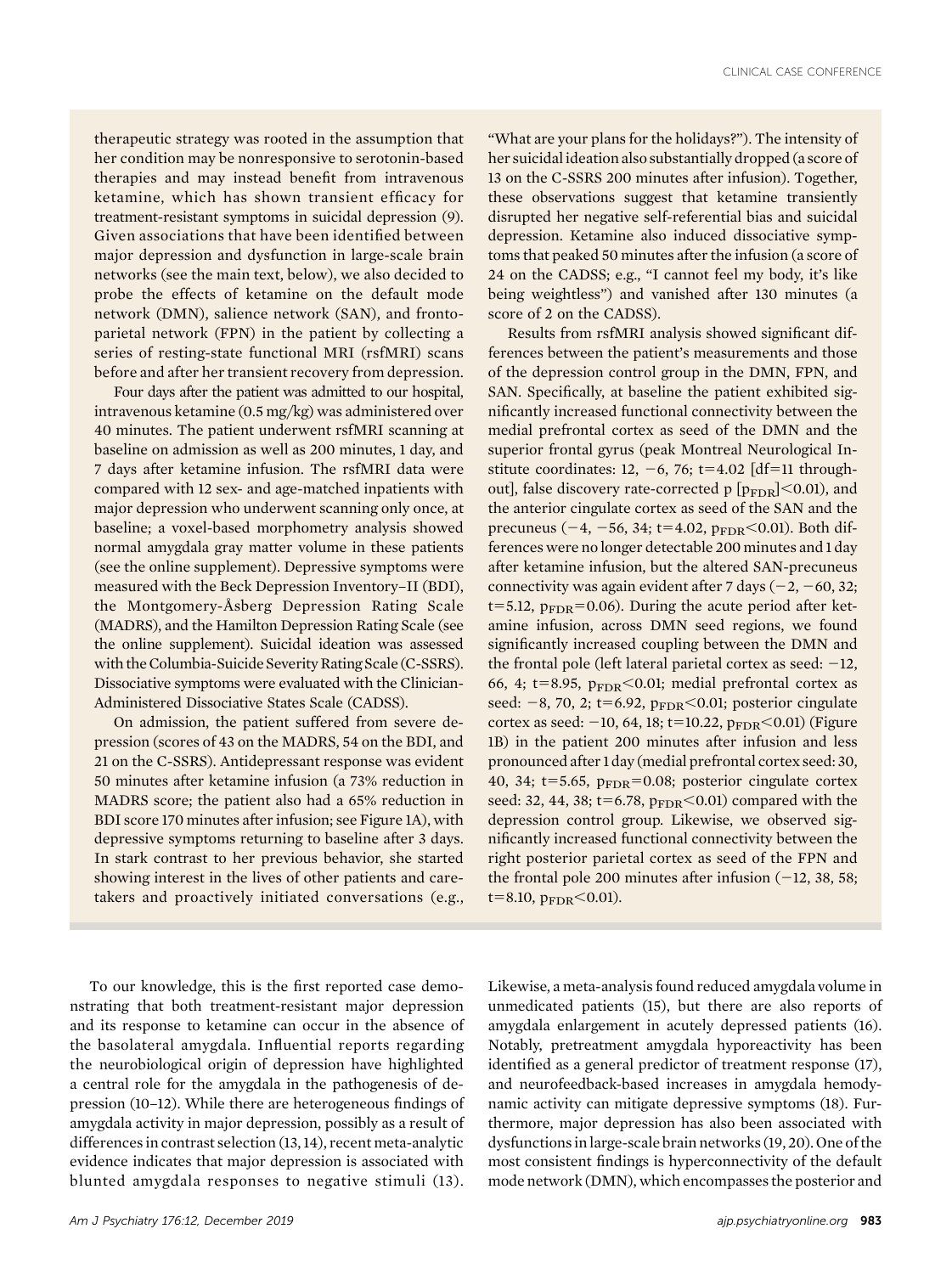



 $a$  Depressive symptoms were assessed for 10 consecutive days after the first subanesthetic intravenous dose (0.5 mg/kg) of ketamine in a patient who had severe treatment-resistant depression despite bilateral basolateral amygdala damage(panel A). Both self-reported and clinician-evaluated depressive symptoms were reduced after ketamine administration. The two inlays display changes in the clinician-rated depressive symptoms in the 170 minutes after the ketamine infusion on the left and a high-resolution sagittal anatomical  $T_1$ -weighted MR image of the patient's brain with circles indexing the focal bilateral amygdala calcification damage on the right. Functional MRI was used to measure the default mode network (DMN), frontoparietal network (FPN), and salience network (SAN) at baseline (i.e., 3 days before the infusion) and 200 minutes, 1 day, and 7 days after infusion (panel B). Compared with 12 depressed control subjects (mean age=43 years, SD=13.2), at baseline the patient showed significantly increased functional connectivity between the anterior cingulate cortex as seed of the SAN and the precuneus (-4, -56, 34; t=4.02  $[df=11$  throughout],  $p_{FDR}$ <0.01). Two hundred minutes after the ketamine infusion, the patient exhibited significantly increased functional coupling between the frontal pole and the posterior cingulate cortex as seed of the DMN (-10, 64, 18; t=10.22,  $p_{FDR}$ <0.01) and the posterior parietal cortex as seed of the FPN (-12, 38, 58; t=8.10,  $p_{FDR}$ <0.01) compared with the depressed controls. Significantly increased functional connectivity between the frontal pole and the posterior parietal cortex as seed of the DMN was also evident one day after the infusion (32, 44, 38; t=6.78, pFDR<0.01). The blue areas illustrate the seed regions. BDI=Beck Depression Inventory–II; MADRS=Montgomery-Åsberg Depression Rating Scale.

anterior cortical midline structures and shows increased activation during self-referential processing in the resting state (21). It has been suggested that the DMN assigns valence to internally represented stimuli, and the DMN has been linked to self-focused rumination in major depression (22). By contrast, patients with major depression have been found to exhibit hypoconnectivity within the frontoparietal network (FPN) and salience network (SAN). The FPN plays a pivotal role in cognitive control of emotional responses (23) and the SAN, comprising the dorsal anterior cingulate cortex, frontoinsular cortex, and amygdala, is crucially involved in determining the biological significance of external stimuli (24). Interestingly, multiple depressive episodes may lead to a temporal decoupling of the amygdala from SAN regions (25).

Although we are not aware of any past reports of treatment-resistant major depression following bilateral amygdala damage, there have been reports of depressive symptoms in amygdala-lesioned patients, such as in the original case study of patient S.M. (32), where it was noted that "she has occasionally reported depressive symptomatology, related to difficult situational exigencies." A more recent report (33) confirmed this observation and noted that one of the most difficult situations for patient S.M. is her social isolation, leading to feelings of loneliness and abandonment. Similarly, A.M. only developed major depression after a series of adverse life events, all happening in quick succession, and all involving the loss of close family members and feelings of loneliness and abandonment. If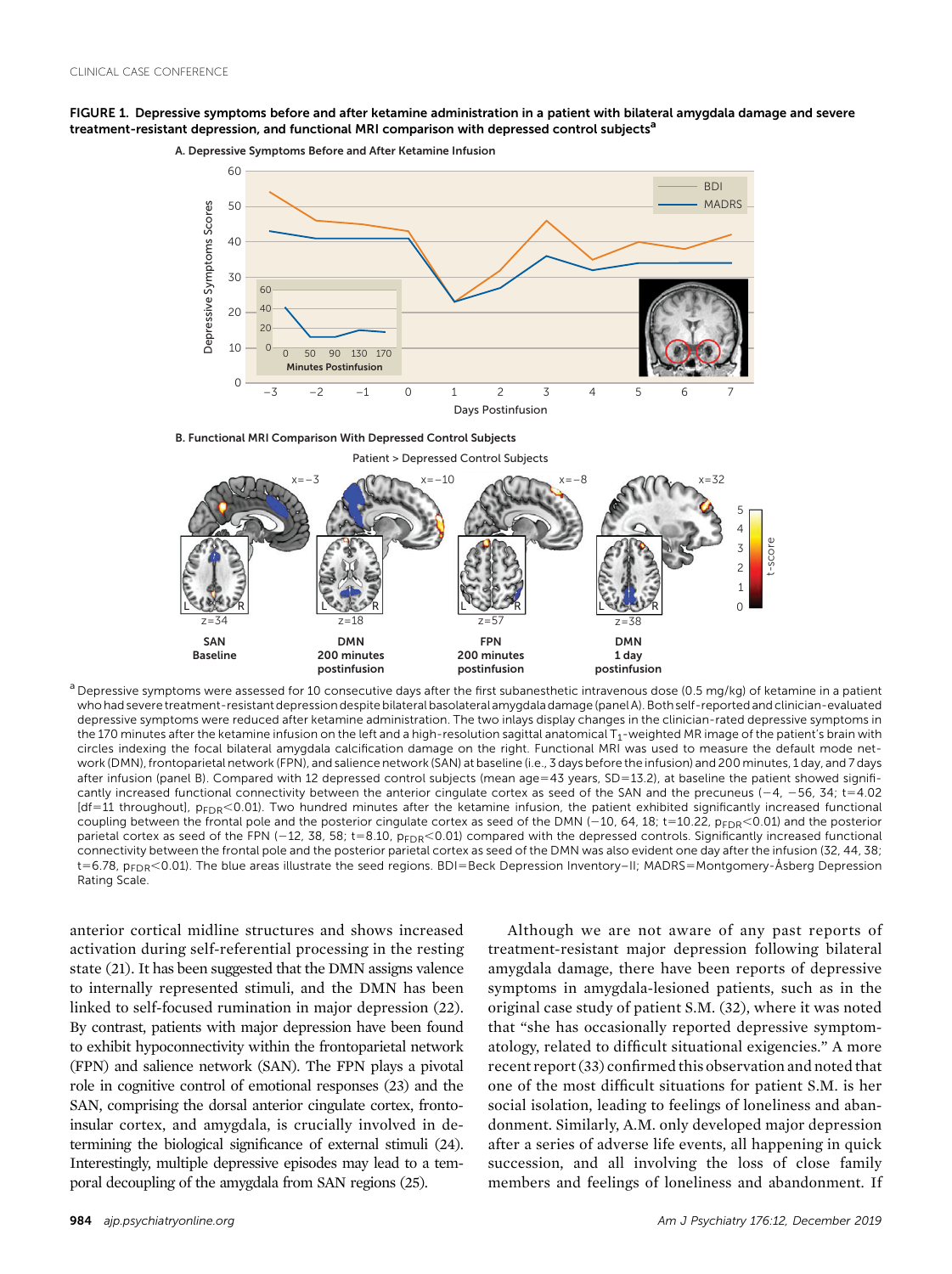A.M.'s twin sister were to experience a similar fate, it remains possible that she would also be at risk for developing major depression. Clearly, a bilateral amygdala lesion is not sufficient for the development of major depression, but it may render individuals more vulnerable to the effects of socialisolation, which appears to be a common consequence of having amygdala damage in free-ranging rhesus monkeys (34).

A.M.'s depression featured pronounced and uncontrollable negative cognitive biases and ruminations, and it is possible that an intact amygdala normally helps to inhibit such dysfunctional thought processes, although this is still speculative and needs to be explored further. It has been hypothesized that the amygdala updates the valuation of "self" representations in the orbital frontal cortex (OFC) (35), and we recently showed (36) that an intact amygdala is required to protect us from illusory body experiences and distortions in self-perception. Interestingly, lesions of the basolateral amygdala hinder the formation of stimulusoutcome representations in the OFC of rats (37) and amygdala lesions in macaques significantly reduced, but did not abolish, the encoding of reward value in the OFC (38). Amygdala lesions in humans have also been found to result in reduced OFC activation associated with reward expectation (39). In the present study, at baseline, A.M. exhibited increased connectivity between the SAN and the precuneus, a functional core of the DMN. It has been found that structural integrity of the SAN is necessary for the efficient regulation of activity in the DMN (40). Thus, amygdala damage may affect the homeostatic interplay between large-scale networks (20), possibly facilitating hyperconnectivity within the DMN and leading to the selfcentered, ruminative responding characteristic of major depression.

The recent discovery of rapid antidepressant effects of ketamine has stimulated a reconceptualization of how treatment-resistant major depression and suicidality could be targeted, but the mechanisms of action of ketamine remain obscure (26). Ketamine infusions in patients with treatment-resistant major depression have been found to induce an increase in glucose metabolism in the prefrontal cortex that correlates with the opposite effect in the amygdala (27). These changes could be causally involved in the antidepressant effect or a by-product of the symptom reduction. Interestingly, in mouse models of depression, infusion of ketamine into the amygdala was found to have no effects (28), while a subanesthetic intraperitoneal dose of ketamine normalized depressive-like behavior and was accompanied by reduced glutamate functional connectivity strength (29). In patients with major depression, ketamine was found to normalize insular connectivity with the DMN (30) and to increase global connectivity in the prefrontal cortex (31).

In the case of A.M., ketamine was able to initiate a rapid antidepressant effect that was associated with a reduction in connectivity between the DMN and SAN, and an

enhancement of connectivity between the DMN and FPN (Figure 1). However, these findings should be interpreted cautiously given the limitations of an open-label case study and A.M.'s unique depression phenotype and brain lesion. While A.M. has complete destruction of the basolateral amygdala, we cannot rule out the possibility that functional residual tissue in the central amygdala and the amygdalohippocampal transition zone or damage to fibers passing through the calcified regions contributed to the observed results. Furthermore, it is conceivable that ketamine's effect on functional connectivity was altered by A.M.'s amygdala pathology, making the fMRI findings highly specific to A.M.'s brain.

The case of A.M. illustrates that treatment-resistant major depression can develop despite focal bilateral amygdala damage, highlighting the fact that the amygdala is not necessary for the subjective experience or behavioral presentation of clinical depression. Current conceptions of major depression emphasize heterogeneity in clinical phenotypes (41) and underlying biotypes (42–44), such that amygdalabased biomarkers may prove insightful for some but not all subtypes of the illness. Moreover, consistent with A.M.'s amygdala lesion, her major depression phenotype was characterized by marked anhedonia and cognitive biases but only modest symptoms of anxiety (45). Given the broad spectrum of major depression phenotypes, it is conceivable that the antidepressant effect of ketamine in subgroups of patients with major depression with strong anxiety features or comorbidities may act via amygdala-dependent mechanisms, but our observations show that ketamine can rapidly exert its antidepressant effects with or without the amygdala.

## AUTHOR AND ARTICLE INFORMATION

Division of Medical Psychology (Scheele, Zimbal, Mielacher, Hurlemann), Department of Anesthesiology (Delis, Neumann), and Department of Psychiatry (Philipsen, Hurlemann), University Hospital, Bonn, Germany; Laureate Institute for Brain Research, Tulsa, Okla. (Feinstein); and Department of Psychiatry, University of Oldenburg Medical Campus, Bad Zwischenahn, Germany (Hurlemann).

Send correspondence to Dr. Hurlemann ([renehurlemann@icloud.](mailto:renehurlemann@icloud.com) [com](mailto:renehurlemann@icloud.com)).

The authors thank Petra Broich, M.D., and Michael Trauscheid, M.D., for their generous support in inpatient treatment. They also thank the Brain and Behavior Research Foundation for a NARSAD Young Investigator Grant (to Dr. Feinstein). Dr. Scheele and Dr. Hurlemann are supported by a German Research Foundation grant (SCHE 1913/5-1 and HU 1302/11-1), a German-Israel Foundation for Scientific Research and Development grant (I-1428- 105.4/2017), and an Else-Kröner-Fresenius-Stiftung grant (2017\_A35).

The authors report no financial relationships with commercial interests. Received October 30, 2018; revisions received April 2 and July 16, 2019; accepted July 29, 2019.

Am J Psychiatry 2019; 176:982–986; doi: 10.1176/appi.ajp.2019.18101219

## **REFERENCES**

1. Hamada T, McLean WH, Ramsay M, et al: Lipoid proteinosis maps to 1q21 and is caused by mutations in the extracellular matrix protein 1 gene (ECM1). Hum Mol Genet 2002; 11:833–840